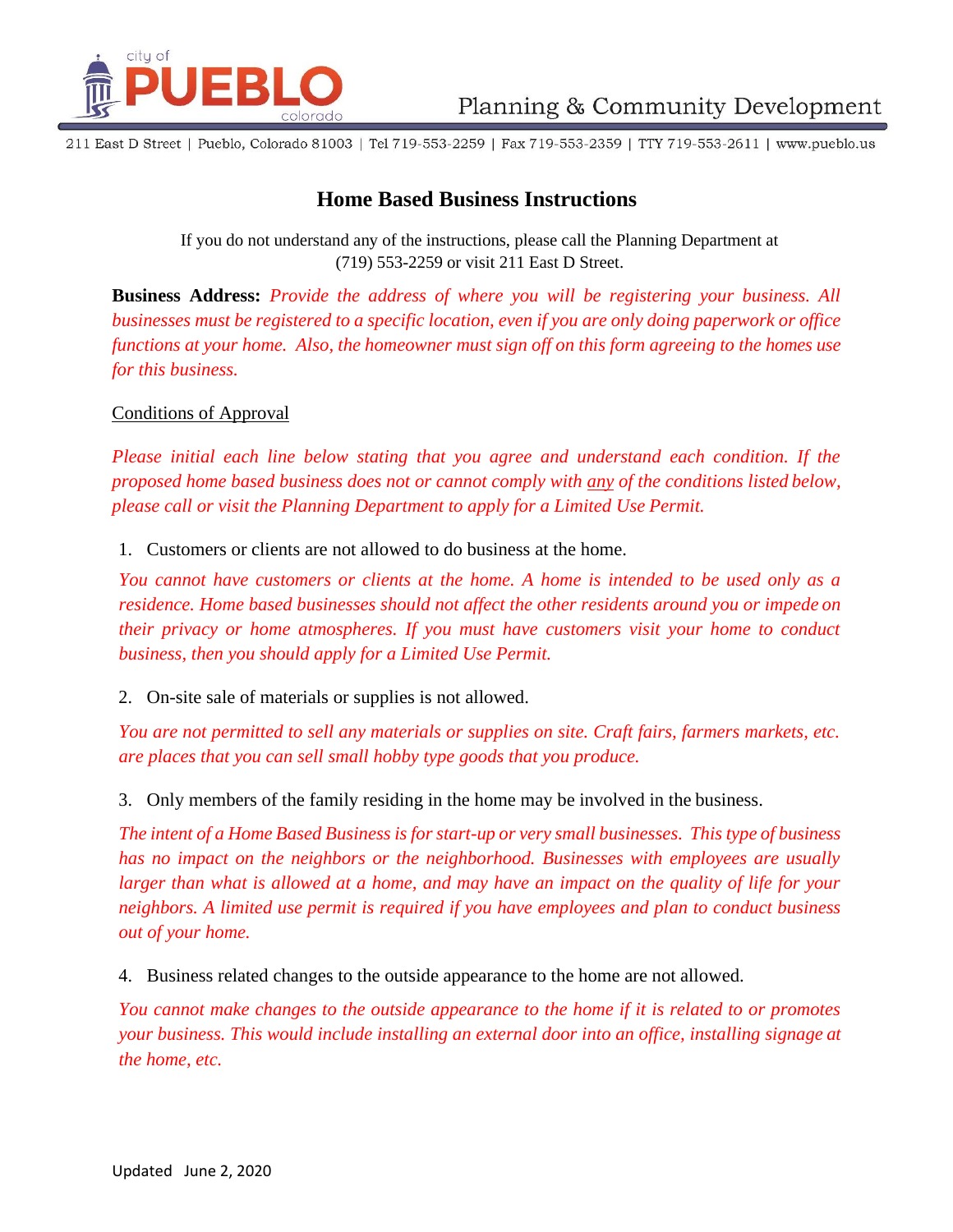5. The use of a garage, shed, or other accessory structure cannot be used as your office, but may be used for storage of items normally found at a home.

*The garage, shed or other accessory structure can be used to store items used for the business as*  long as they aren't in excess of what is normally found at the home for personal use. For example, *you can have a ladder, but not scaffolding.*

6. Outside storage, business displays or work associated with the business is not allowed. There shall be no visual indication of a business being conducted on the premises.

*In order to operate or license a business in your home, it needs to basically be invisible to the neighbors. Outside storage, display or work associated with the business provides evidence that a business is being conducted at the home.*

7. There shall be no visual indication of a business being conducted on the premises.

*See 6. above.*

8. Signs are only allowed on a vehicle, but must not be larger than 2' x 2'.

*You are allowed to install a small, 2'x2' sign on your personal vehicle. This does not include commercial vehicles. Because customers are not allowed to conduct business from your home, you shall not be permitted to list your address on any advertisement or print material.*

9. Commercial vehicles cannot be stored or parked at the residence, unless loading or unloading.

*Commercial vehicles are classified as those having a manufacturer's rated chassis or carrying capacity of greater than one (1) ton. For example trucks over 1 ton, commercial delivery trucks, food trucks, hauling trailers, contractor equipment, trash trucks, box vans, commercial vans, semi-trucks and trailers, etc. are considered commercial vehicles. The parking of commercial vehicles is against City Ordinances Section 17-4-28 of the Pueblo Municipal Code. Commercial vehicles are allowed to be parked if they are in the active state of loading or unloading. Once the loading or unloading is complete, the commercial vehicle must be removed from the property.*

10. Activity that disrupts the neighborhood not allowed (i.e. noise, vibration, glare, fumes, odors, electrical interference).

*Activity which creates noise, vibration, glare, fumes, odors or electrical interference detectable to the normal senses off the lot is not allowed. In case of electrical interferences, no equipment or process shall be used which creates visual or audible interference in any radio or television communications or line voltage off the premises is prohibited.*